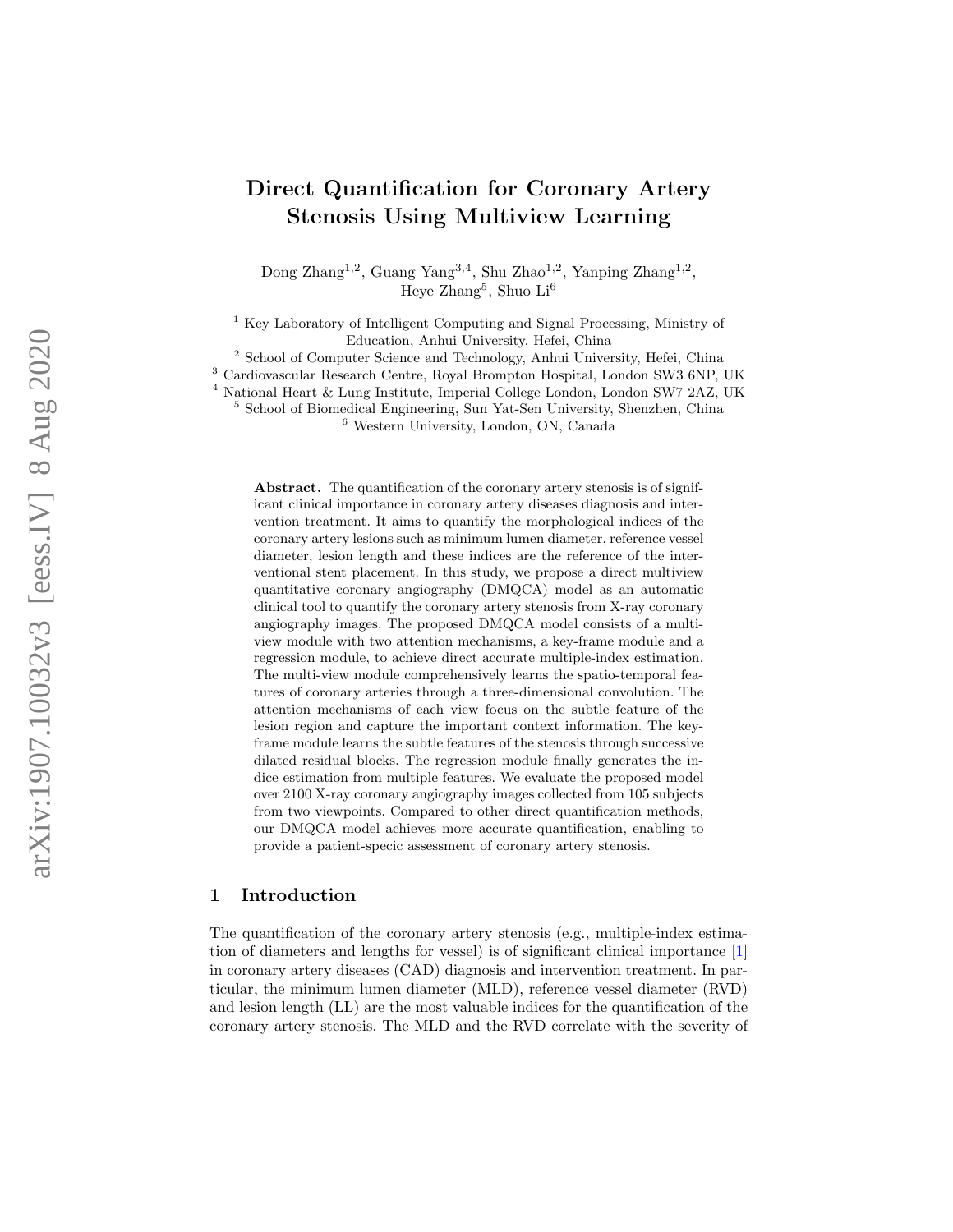stenosis and the diameter stenosis have an important impact on the blood flow. The LL is crucial for the selection of appropriate stent size in coronary intervention. The accurate index estimation can increase the assessment capabilities for both diagnostic and interventional cardiology. However, current visual estimation or manual measurement from cardiologists exist differences and errors due to the subjective judgments [\[2\]](#page-8-1). Thus, the direct accurate quantification of the coronary artery stenosis from the X-ray coronary angiography is therefore highly in demand. It is more efficient, accurate, reliable and reproducible compared with visual estimation and manual measurement of the stenosis indices. Existing studies have only focused on the artery lesion grading [\[2\]](#page-8-1), which only bring a rough description rather than an accurate quantification of the stenosis. Moreover, other studies have performed the quantitative coronary angiography (QCA) with a complex reconstruction [\[3\]](#page-8-2) first, which can provide more vascular geometry information of the coronary arterial tree but is still not a direct quantification.

<span id="page-1-0"></span>

Fig. 1: The complex structures and variable locations of coronary arteries in X-ray coronary angiography images, and the lesion regions are relatively small. (a) A 46◦ left anterior oblique (LAO) viewpoint for the right coronary artery (RCA). A 44° right anterior oblique (RAO),  $26°$ cranial (CRA) viewpoint for the left anterior descending artery (LAD). A 32◦ right anterior oblique, 20◦ caudal viewpoint (CAU) for the left circumflex coronary artery (LCX). The lesion regions are annotated in red-dashed box, the red coloured texts denote the locations and the reddashed arrows denote modeling the lesion region as an ideal isosceles trapezoid. (b) The coronary artery is modeled as an ideal isosceles trapezoid and 6 quantitative indices are shown, including four vessel diameters (RVD1, RVD, MLD, RVD2) and two lesion lengths (LL1, LL2). Note that  $RVD = (RVD2 \times LL1 + RVD1 \times LL2) / (LL1 + L22)$ . (c) A zoomed-in region of the coronary artery segment stenosis.

Direct quantification of the coronary artery stenosis poses great challenges in feature representation learning. First, the complex structures and various locations of vessels in X-ray images (as shown in Fig.  $1$  (a)). Coronary arteries have many extremely small branches and different shapes due to the individual differences. The severe occlusions always exist and coronary arteries lie in different locations of X-ray images due to the different viewpoints. Because of these, it is difficult to capture the expressive feature representation of different coronary arteries. Second, the artery stenosis is relatively small in the whole X-ray image (as shown in Fig.  $1(a)$  $1(a)$ ). It is quite challenging to have a comprehensive observation when the angiogram images have high noise, poor contrast and non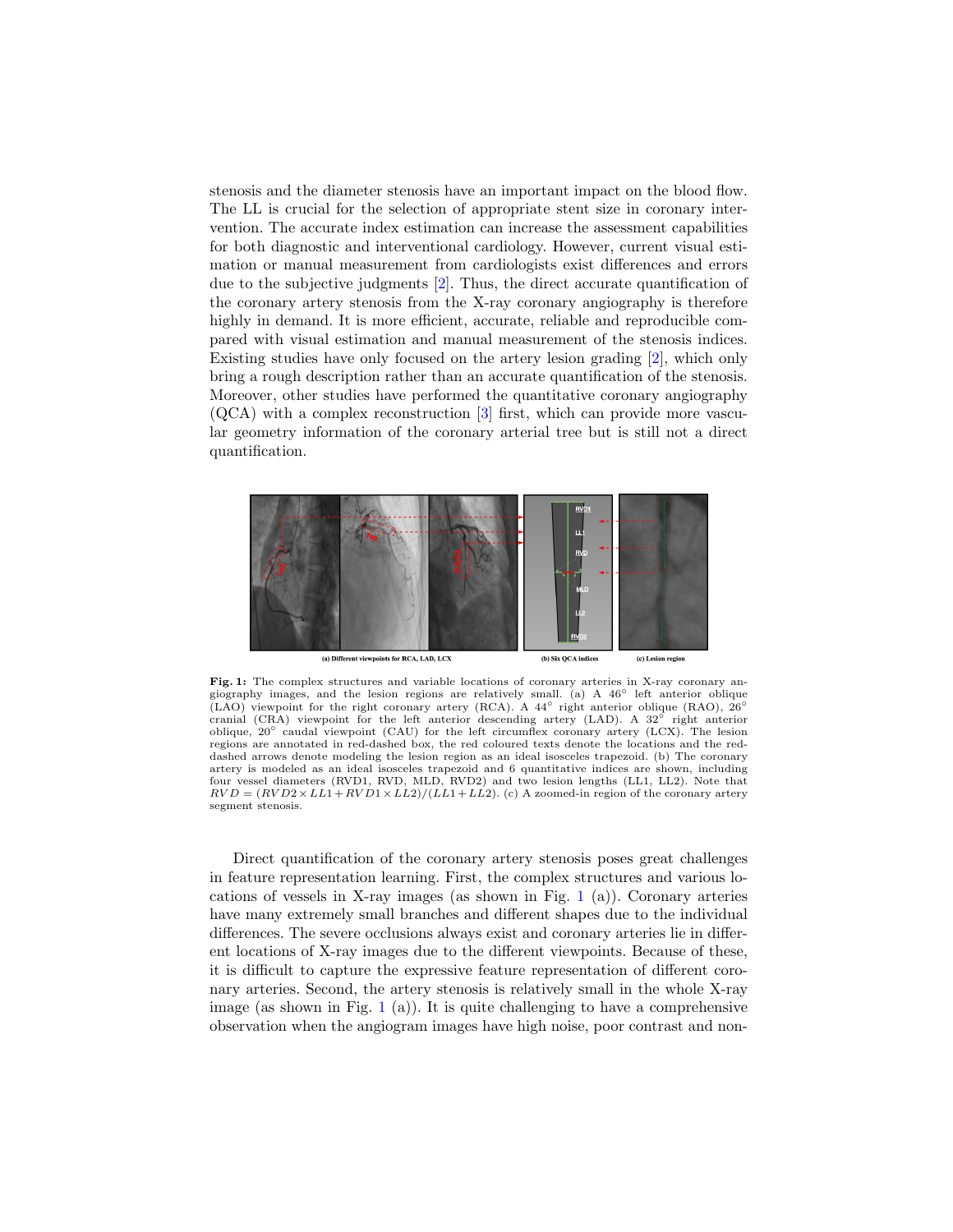uniform illumination. However, these lead to difficulties in capturing the discriminative features of the small lesion objects without segmentation. In this paper, a direct multiview  $[4, 5]$  $[4, 5]$  $[4, 5]$  quantitative coronary angiography model (DMQCA) is proposed to quantify the artery stenosis in X-ray coronary angiography images. This quantification model includes a multiview (main-view, support-view) module with attention mechanisms, a key-frame module and a regression module. Our DMQCA model imitates viewing procedure of the reporting clinicians who make a comprehensive observation based on a main viewpoint, if necessary, a support viewpoint is also employed. As show in Fig. [2,](#page-3-0) the main-view module and the support-view module are comprised of successive 3D convolution (Conv) networks and integrate self-attention module and context attention module. In particular, the 3DConvs can extract the expressive spatio-temporal features of coronary artery over different time steps from 2D+T sequential X-ray images in each viewpoint. The self-attention  $[6]$  module models relationships between widely separated spatial regions in the feature maps. The context attention [\[7\]](#page-8-6) can extract such regions that are important to the current image and such images that are important to the current view, respectively. Then it aggregates the representation of informative regions and images to form the ultimate representation of the image and view. The key-frame module consists of several dilated residual blocks, which are used to capture the subtle features for the stenosis. From the multiview modules and the key-frame module, the expressive spatiotemporal features and the subtle features are aggregated into the regression module, i.e., fully connected network, which is used to capture the relationship between the features and the multiple quantification indices.

The major contribution of this study lies in that we for the first time achieve a direct quantification of coronary artery stenosis from the X-ray coronary angiography images via deep learning. In DMQCA model, (1) we design a multiview learning model, which imitates viewing routines of the reporting clinicians to provide an expressive feature representation for quantitative measurement of the coronary artery stenosis, and (2) introduce two attention mechanisms, which are employed for the model to focus on the important features, especially for extracting the subtle features for artery stenosis.

## 2 Methods

The proposed DMQCA model is comprised of a multiview module with two attention mechanisms, a key-frame module and a regression module, to achieve direct multiple-index estimation. The workflow of our DMQCA model is summarized as Fig. [2.](#page-3-0)

#### 2.1 DMQCA Formulation

Direct quantification for the coronary artery stenosis is described as a multioutput regression problem solved by our DMQCA model. Consider multiple quantitative indices  $Y = \{y_1, y_2, y_3, \ldots, y_d\}$  and the objective of the DMQCA is to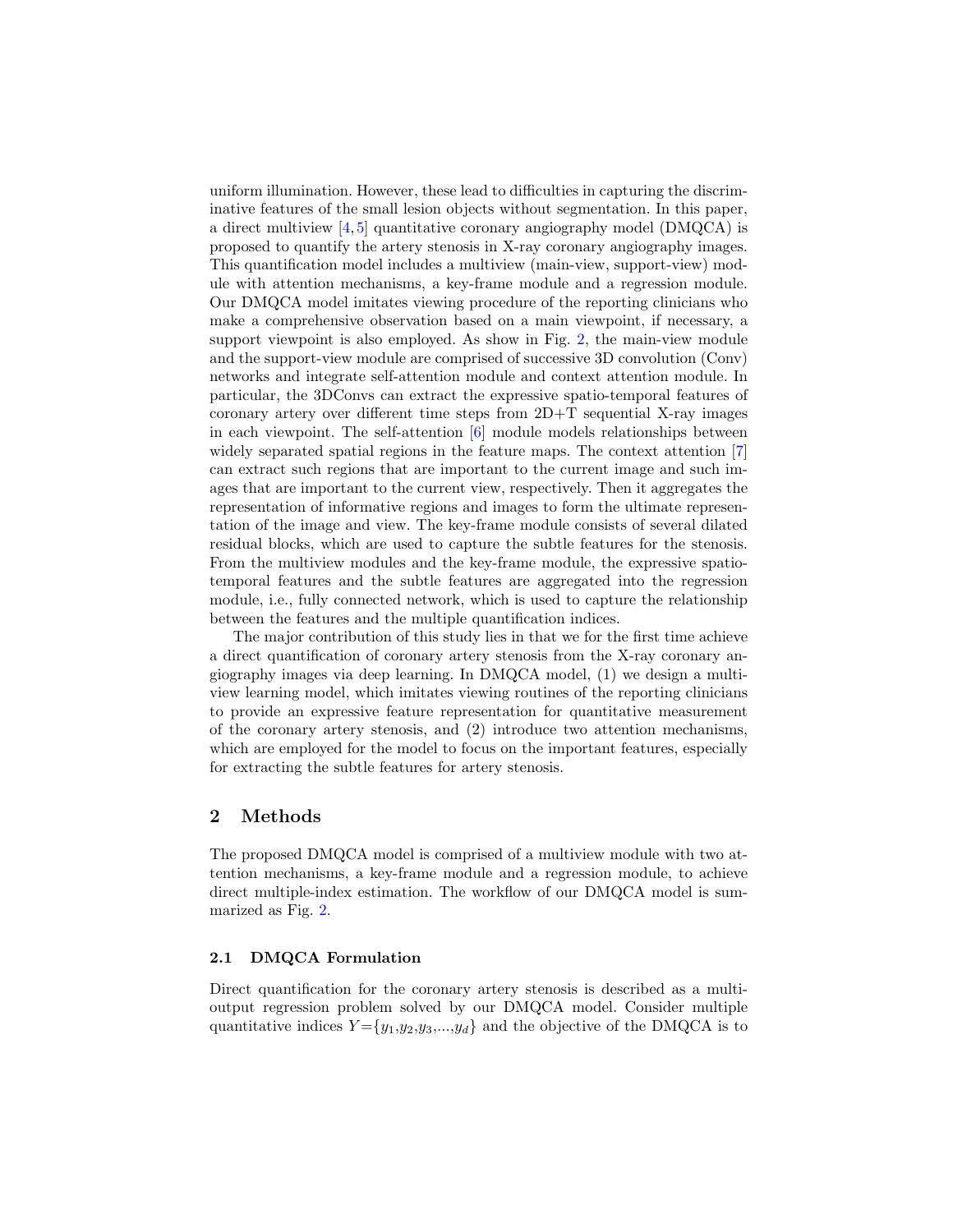<span id="page-3-0"></span>

Fig. 2: The workflow of the DMQCA model. 3D convolution networks in each view are employed for extract multiview features of coronary artery.  $@ \#$  denotes the number of 3D convolution filters. The dilated residual block is employed for the feature in key frame. A self-attention and a context attention are employed for the subtle features of the stenosis and the important context information. A regression module is employed for the relationship between the quantitative indices and the expressive features.

estimate Y from X-ray coronary angiography images  $X$ , which consist of two 2D+T image frames  $X_m, X_s \in (x_1, x_2, ..., x_T, \mathbb{R}^{H \times W \times T})$  of the main viewpoint and the support viewpoint, and a keyframe image  $x_{key} \in \mathbb{R}^{H \times W}$ , where H and W are the height and width of each frames respectively (H=W=512), T is the temporal step (T=10). Given a training dataset  $D = \{X_{im}, X_{is}, x_{ikey}, Y_i\}_{i=1}^N$ , we aim to learn the mapping  $f: X \to Y \in \mathbb{R}^d$ , and N is the number of training samples, d is the number of quantitative indices.

#### 2.2 Comprehensive Observation for Quantification

The DMQCA model can mimic the reporting clinicians to make a comprehensive observation based on a main viewpoint, a support viewpoint and a key frame image. It can learn an expressive feature embedding of coronary arteries stenosis directly from X-ray coronary angiography images.

Multiview Feature Embedding Learning. A multiview learning module we design to learn an expressive feature for coronary arteries stenosis. It consists a main-view module and a support-view module, which use the same network architecture as shown in Fig. [2.](#page-3-0) 3DConvs networks are effective for learning the spatial and temporal features from 3D data. Interestingly, 2D+T image sequences can also be considered as 3D data. In our work, five successive 3DConv layers are designed for each view to extract the morphology (spatial) and kinematic (temporal) features from different temporal steps for coronary arteries. The input of 3DConvs is a set of T image frames. We set the different numbers and the different sizes of 3D convolutional filters (as shown in Fig. [2\)](#page-3-0) with the same  $1 \times 2 \times 2$  stride.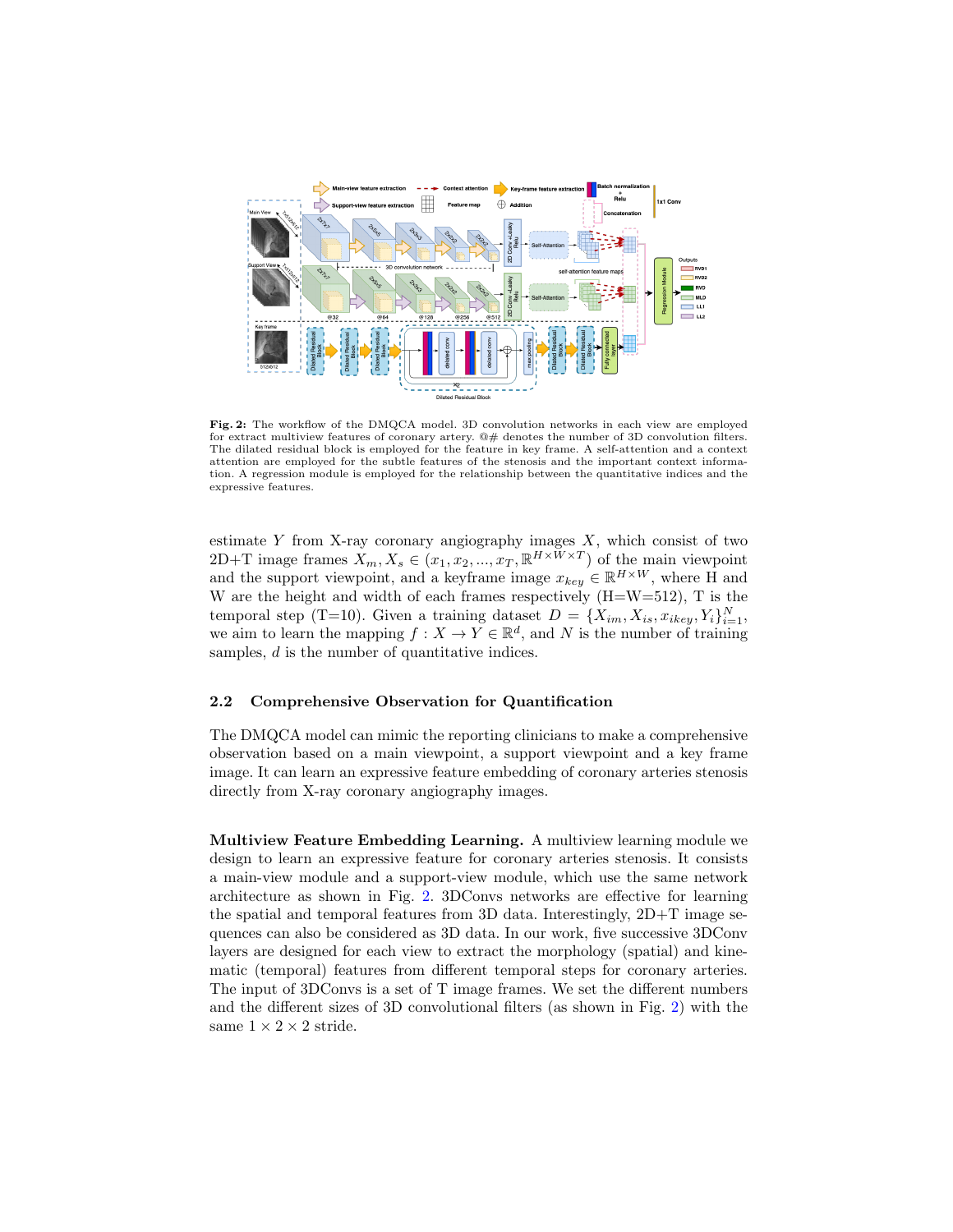In order to capture the subtle features of the stenosis in each view, we apply the outputs of the Conv networks into a self-attention block, which models the relationships between the lesion region and the remote regions. In this block, the single image features  $x \in R^{C \times M}$  of the frame sequences in current view from the previous layer are first transformed into two feature spaces  $f, g$  with different weights, where  $M$  is the number of spatial locations,  $C$  is the channel numbers,  $f(x) = W_f x, g(x) = W_q x$ . In addition,  $\alpha_{i,i}$  indicates the contribution weight from the  $i_{th}$  location region when synthesizing the  $j_{th}$  location. The final output of the self-attention block is denoted as  $o = (o_1, o_2, ..., o_i, ..., o_M) \in R^{C \times M}$ , where,

$$
S_{ij} = f(x_i)^\top g(x_i) \tag{1}
$$

$$
\alpha_{j,i} = \frac{exp(S_{ij})}{\sum_{i=1}^{M} exp(S_{ij})}
$$
\n(2)

$$
o_i = x_i + \gamma \sum_{i=1}^{M} \alpha_{j,i} h(x_i)
$$
\n(3)

In the formulations above,  $W_f, W_g \in R^{\frac{C}{8} \times C}, W_h \in R^{C \times C}$  are the weight matrices which are implemented as  $1 \times 1$  convolutions, and the parameter  $\gamma$  is initialized as 0.

However, not all regions contribute equally to the representation of each frame meaning. Hence, we introduce the context attention to extract such regions that are important to the meaning of the frame image. Then we aggregate the representation of those regions to form an expressive feature vector of the frame. That is, we first feed the  $r_{th}$  region annotation  $x_{tr}$  through a one layer perception to get  $u_{tr}$  as the hidden feature of  $x_{tr}$ , then we measure the importance of the region with a region context vector  $u_r$  and get a importance weight  $\beta_{tr}$  through a softmax function. After that, we compute the  $t_{th}$  frame representation  $x_t$ as a weighted sum of the regions based on  $\beta_{tr}$ . Similarly, we again use the context attention mechanism to reward the frames that are important to the current view representation. A frame level context vector  $u_f$  is employed to measure the importance  $\beta_t$  of the  $t_{th}$  frame. Finally, the vector v denotes the view representation that summarizes the information of T frames in the current view. (Here we omit the equations of  $u_t, \beta_t, v$  for simplicity.)

$$
u_{tr} = tanh(W_{tr}x_{tr} + b_{tr})
$$
\n(4)

$$
\beta_{tr} = \frac{exp(u_{tr}^{\top} u_r)}{\sum_r exp(u_{tr}^{\top} u_r)}\tag{5}
$$

$$
x_t = \sum_r \beta_{tr} x_{tr} \tag{6}
$$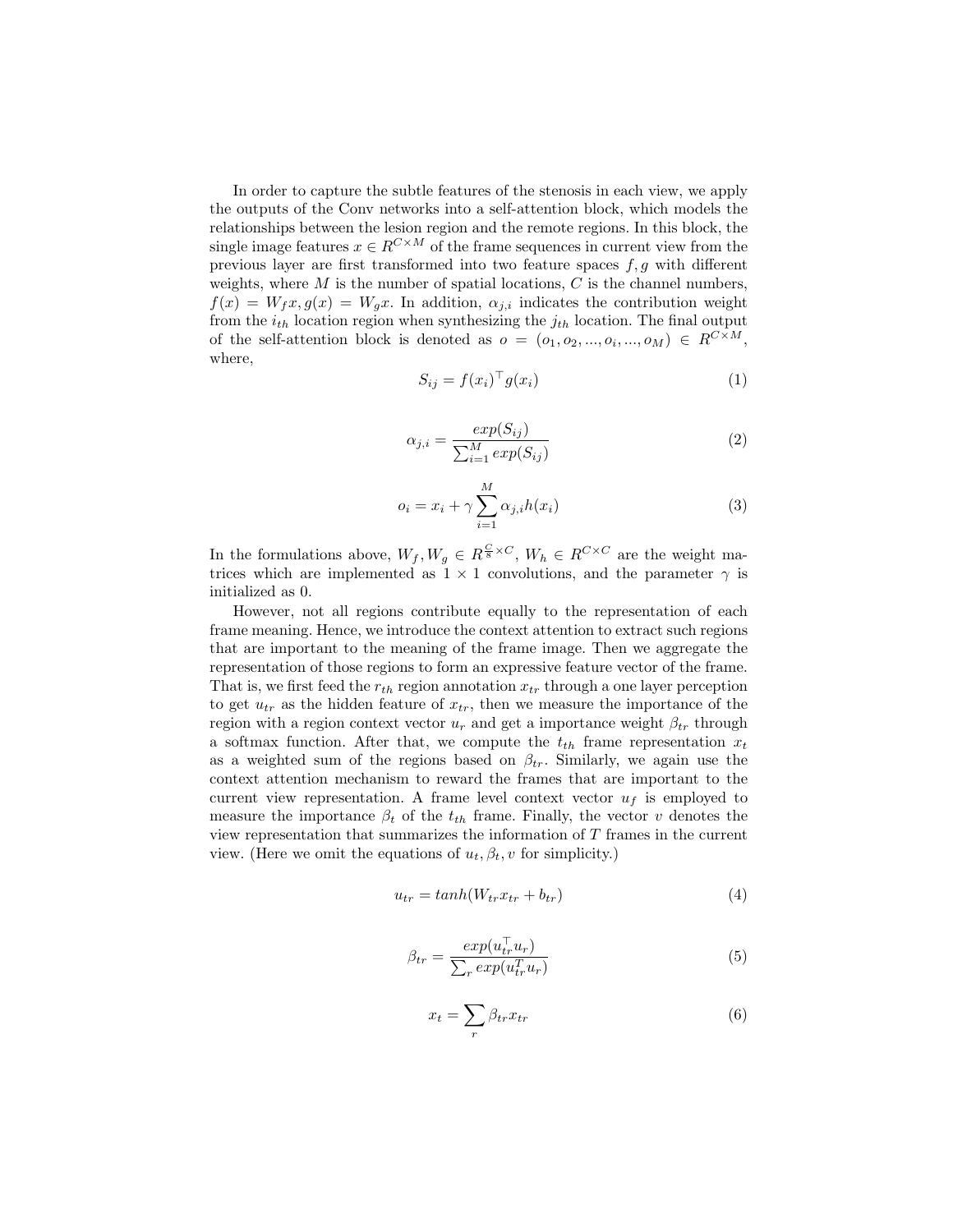Keyframe Feature Embedding Learning. A keyframe module we introduce to enhance the representation of the relatively small stenosis in different locations. The keyframe module consists of 6 successive dilated residual blocks, as shown in Fig. [2.](#page-3-0) Each dilated residual block employs two residual blocks [\[8\]](#page-8-7) having two convolution layers with  $3 \times 3$  filters, and a pooling layer. Then we use a fully connected layer to map the feature from dilated residual blocks to the same shape of the multiview modules.

Regression Module for the QCA Indices. A regression module we design to aggregate multiple features for direct index estimation. We denote  $V_m$ ,  $V_s$ , K as the extracted features from the main view, the support view and the keyframe image, respectively. In order to regress the QCA indices according to the multiple features,  $V_m$ ,  $V_s$ ,  $K$  are concatenated and then we feed it into two fully connected layers with 512 and 6 units, each employing a LeakyReLU activation. The output of the regression module is  $f(x_i) = W_o(V_m \oplus V_s \oplus K) + b_o$ , where the  $\oplus$  denotes the concatenation operator,  $W_o$  and  $b_o$  are the weight matrix and bias respectively. To minimize the difference between the outputs  $f(x_i)$  and the ground truth, we employ the mean absolute error (MAE) as the loss function (Eq. [7\)](#page-5-0), where the  $\lambda_{qca}$  is the  $l_2$  norm regularization.

<span id="page-5-0"></span>
$$
L_{qca} = \frac{1}{d \times N} \sum_{i=1}^{N} |f(x_i) - Y_i| + \lambda_{qca} \sum_{i} ||w_i||_2^2
$$
 (7)

#### 3 Experiments and Results

#### 3.1 Dataset and Configurations

A total of 105 patients of type A coronary artery lesions were retrospectively selected and they have completed coronary angiography using a clinical angiographic X-ray system (Philips Allura XPER). In particular, different severity of lesions locates main coronary artery branches, including 33 LADs, 26 LCXs and 46 RCAs. T=10 frames X-ray images ( $512 \times 512$  pixels) are collected from two viewpoints for each patient. The keyframe images are extracted from main viewpoint, and the ground truth values are manually measured under the guidance of an experienced radiologist.

Our deep learning model was implemented using  $TensorFlow 1.11.0$  on a Ubuntu 16.04 machine, and was trained and tested on an NVIDIA Titan Xp 12GB GPU. For the implementation, we used the Adam method to perform the optimization with decayed learning rate (the initial learning rate was 0.0002) and the  $l_2$  norm regularization  $\lambda_{qca}$  was set to  $10^{-6}$ . In our experiments, a 10-fold cross-validation is employed to provide an unbiased estimation of the MAE. It is of note that all the 2100 images are resized into  $256 \times 256$ . For comparison studies, the Pearson correlation coefficient is used to evaluate the performance with two baseline methods CNNs, 3DCNNs and other direct quantification methods HOG+RF [\[9\]](#page-8-8) (histogram of oriented gradients (HOG) feature we use), Indices-Net  $[10]$  and DMTRL  $[11]$ .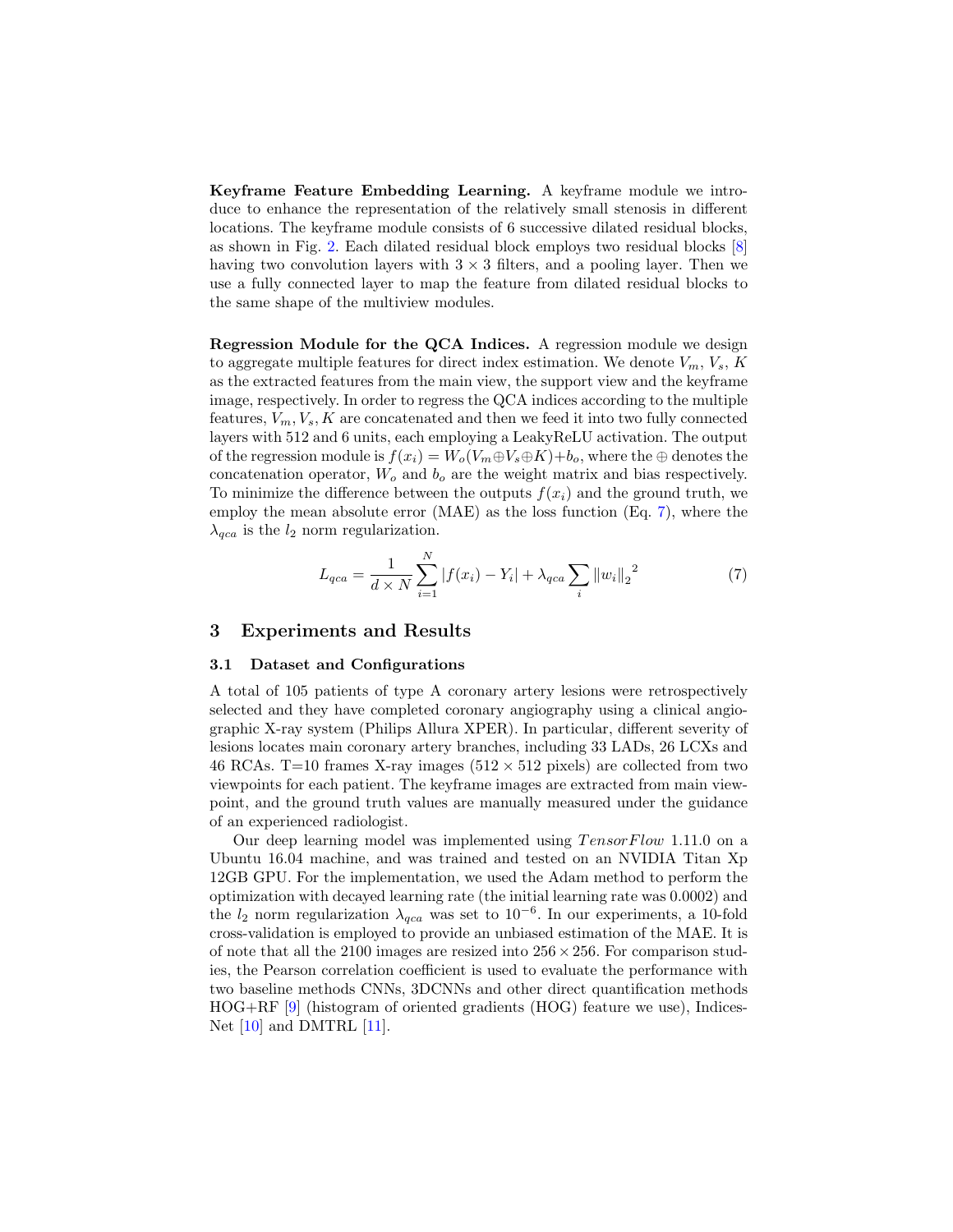Table 1: Our DMQCA model works best in comparison with two baseline methods, three direct quantification methods and different sub-frameworks including single view (Main, Sup) integrating keyframe (Key) information, main view, keyframe, main view without context attention (Main-ConAtt) and DMQCA without self-attention (Ours-SelfAtt).

<span id="page-6-0"></span>

| Method                     | MAE                                                                | $Pearson(\%)$     | RVD1   | RVD <sub>2</sub> | <b>RVD</b>    | MLD.                                      | LL1.          | LL2    |
|----------------------------|--------------------------------------------------------------------|-------------------|--------|------------------|---------------|-------------------------------------------|---------------|--------|
| $Sup+Kev$                  | $1.3216 \pm 0.7036$                                                | $88.62 + 12.73$   | 0.8642 | 0.6902           | 0.7252        |                                           | 0.6642 2.4468 | 2.5389 |
| $Main+Key$                 | $1.3296 \pm 0.6906$                                                | $88.40 + 11.93$   |        |                  |               | 0.7780 0.6735 0.8137 0.6275 2.4768        |               | 2.6079 |
| Key                        | $1.3188 \pm 0.6724$                                                | $88.72 + 12.22$   | 0.7864 |                  |               | 0.7082 0.6895 0.5648 2.5605               |               | 2.6032 |
| Main-Con Att               | $1.3449 \pm 0.7480$                                                | $87.61 + 14.87$   |        |                  |               | 0.8713 0.7538 0.7393 0.5936 2.4111        |               | 2.7000 |
| Main                       | $1.3352 + 0.6916$                                                  | $87.89 + 14.41$   | 0.7998 | 0.6967           |               | 0.7162 0.6418 2.3867                      |               | 2.7705 |
| <b>Ours-SelfAtt</b>        | $1.3138 + 0.6910$                                                  | $87.71 + 12.77$   |        |                  |               | 0.7913 0.7409 0.6879 0.6258 2.5013 2.5353 |               |        |
| † CNNs                     | $1.3436 \pm 0.6417$                                                | $87.97 + 13.75$   | 0.7661 |                  | 0.8067 0.7057 | 0.6510 2.5664                             |               | 2.5659 |
| \$3DCNNs                   | $1.3537 + 0.7035$                                                  | $88.18 + 11.53$   |        |                  |               | 0.7489 0.7342 0.7506 0.6014 2.5985        |               | 2.6887 |
| <sup>1</sup> 3DCNNs        | $1.3291 \pm 0.6778$                                                | $87.86 + 12.55$   |        |                  |               | 0.8143 0.6694 0.7881 0.6744 2.3800 2.6482 |               |        |
| $\dagger$ HOG+RF [9]       | $1.4606 \pm 0.6798$                                                | $87.47 \pm 14.04$ |        |                  |               | 0.7915 0.7114 0.7186 0.5943 2.9396        |               | 3.0086 |
| $\dagger$ Indices-Net [10] | $1.5105 \pm 0.7475$                                                | $85.45 + 14.40$   |        |                  |               | 0.8402 0.7951 0.9090 0.7459 2.7612 3.0114 |               |        |
| $\ddagger$ DMTRL [11]      | $1.3117 \pm 0.7403$                                                | $88.44 + 12.03$   |        |                  |               | 0.7353 0.6591 0.6984 0.5669               | 2.4350        | 2.7755 |
| SDMTRL [11]                | $1.3124 \pm 0.7362$                                                | $88.32 + 14.31$   |        |                  |               | 0.7356 0.6823 0.6841 0.6140 2.4160        |               | 2.7422 |
| Ours                       | $1.2737 + 0.711589.14 + 11.240.79470.74860.66690.56692.33302.5322$ |                   |        |                  |               |                                           |               |        |

† On Keyframe images. ‡ On Main view images. \$ On Support view images.

<span id="page-6-1"></span>

Fig. 3: (a) The experimental results of comparison methods on different coronary arteries. (b) The lesion regions are annotated in red-dashed box in main-view, support-view and keyframe (from top to bottom) images. The six indices RVD1, RVD2, RVD, MLD, LL1, LL2 (from top to bottom) of LAD, LCX, RCA (from left to right) quantified by our method are consistent with the ground truth.

#### 3.2 Results and Analysis

Quantitative Coronary Angiography. The experimental results show that our DMQCA model can accurately quantify the coronary artery stenosis. The obtained MAE and the Pearson correlation coefficient are  $1.2737 \pm 0.7115$  mm and  $89.14\% \pm 11.24\%$ , respectively. For each quantitative indice, our method estimates the RVD, MLD, LL1 and LL2 with the superior average MAE of 0.6669 mm, 0.5669 mm, 2.3330 mm and 2.5322 mm.

Ablation Study I: Multiview Learning. We further demonstrate the value of our multiview model for capturing expressive representation. We design some sub-frameworks which just employ single view (main view or support view) with Keyframe (Sup+Key, Main+Key), single view (Main), Keyframe (Key), respectively. The quantitative results in Table [1](#page-6-0) show that our multiview learning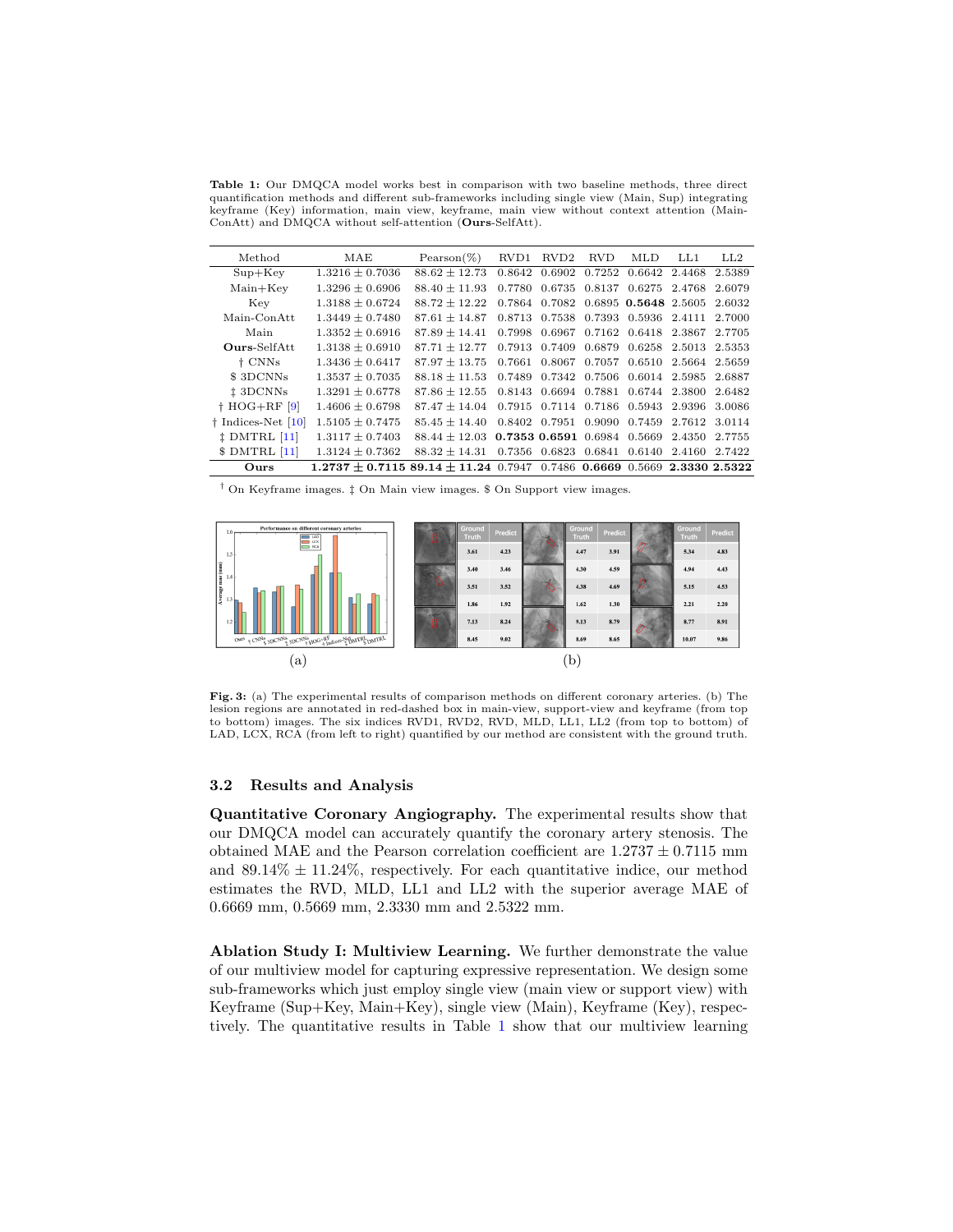achieved better performance for quantitative coronary angiography in X-ray images.

Ablation Study II: Attention Mechanism. We employ a self-attention to force more attention to the lesion regions and apply a context attention to capture the important context information to enhance the representation of coronary arteries. To evaluate the performance of these two attention modules, we remove self-attention from DMQCA model and remove context attention from main-view framework, respectively. The superior experiment results in Table [1](#page-6-0) prove the effectiveness of these two attention mechanisms.

Comparison with Some Existing Methods. In order to evaluate the performance of our DMQCA model, we make the comparison with two baseline methods and three direct quantification methods. As shown in Table [1,](#page-6-0) our proposed DMQCA model has also achieved better quantification performance in the QCA compared with these five methods. We further evaluate the performance of our DMQCA model on different coronary arteries (Fig. [3](#page-6-1) (a)). And Fig. [3](#page-6-1) (b) shows example quantification results of different coronary artery lesions obtained by the DMQCA model. In addition, the Bland-Altman plots of indices LL1, LL2, RVD, MLD in Fig.  $4(a)$  $4(a)$ ,  $(b)$ ,  $(c)$ ,  $(d)$  indicate the agreement between the DMQCA quantification results and the ground truths.

<span id="page-7-0"></span>

Fig. 4: Bland-Altman plots of the quantifications of LL1 (a), LL2 (b), RVD (c), MLD (d).

# 4 Conclusion

In this study, we have proposed a direct quantification model (namely DMQCA) for coronary artery stenosis by incorporating multiview learning and attention mechanisms. By aggregating the multiview features and keyframe feature for direct quantitative index estimation. The proposed method has been evaluated on 105 subjects and has yielded better quantitative results, by comparing with two baseline methods and three existing direct quantification methods. In addition, the experimental results show compelling evidence of our DMQCA method in quantitative coronary angiography.